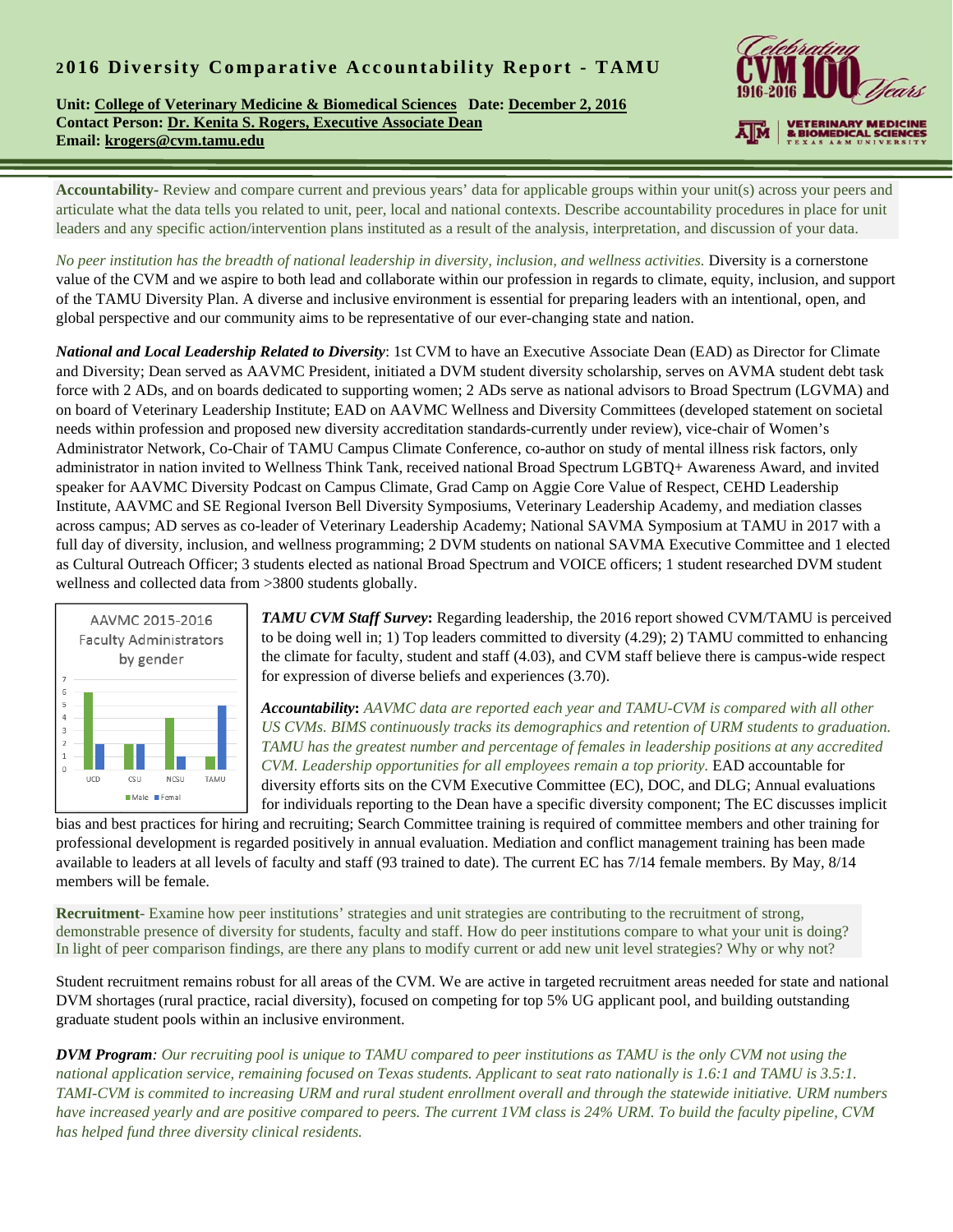1) Statewide Initiative - TAMUS announced partnerships to expand veterinary education, research, and UG outreach regionally through 4 System universities; 1 is HBU and 2 are Hispanic-serving. In 2009 and 2016, THECB reported that the CVM should increase enrollment to meet future state needs and focus on an increased pipeline of rural-based DVMs and number of URMs entering the profession. A new teaching complex opened in Fall 2016 allowing CVM to accept more students and create partnerships that encourage more URM and rural students. 2) Annual CVM Open House consistently attracts >8,000 visitors. 3) Multiple Mini-Interviews for DVM students focus on professional skills including cultural competency.

*BIMS and USVM UG: TAMU-CVM undergraduate program is 35% URM compared to CSU peer at 20% URM.* A long-standing goal of the Biomedical Sciences (BIMS) undergraduate program is to reflect the demographics of the state in our graduates. Reported







numbers for Fall 2015 were 34.2% URM for BIMS and University Studies (USVM) collectively. The Fall 2015 freshman BIMS class 47% non-white and 38.1% URM, compared to 36.2% and 28.5%, respectively for all TAMU freshmen. The Fall 2012 freshman class was 32.74% URM with 27.13% first generation. The 2015/16 graduating seniors were 29.7% URM with

17.2% first generation, suggesting that most of the cohort was retained to graduation. BIMS total population is 739 male and 1072 female. 20% of the graduating USVM and BIMS students, combined, went abroad to study or volunteer prior to graduation. BIMS added new 2+2 community college agreements, with others in process, to increase the pipeline of URM and first generation students to TAMU. The CVM started a Regent scholars program in 2016. This learning community for FOCUS UGs (Courtney Scholars) was enrolled as a cohort in a common course and has group programming, as well as DVM student mentors.

*Graduate Students*: *Peer institutions have supported many of the same professional development activities for their graduate programs, but not the same level of diversity and inclusion advisor and student training, and individual personal* 

*development as TAMU. TAMU CVM has the largest graduate student population in the nation. The 2015 graduate enrollment class leads its peers with 47% URM. TAMU-CVM graduate programs has a larger female population than peers.*

1) Graduate Diversity Fellowships*:* awards \$36,000/year for up to 4 years to PhD students; 5 have been awarded, all to URM students or those from underserved populations. *Both UCS & NCSU have Diversity Fellows programs. CSU has a Science Fellows program.* 2)

Graduate Recruitment*:* Since 2014, the ADRGS team has attended numerous graduate school fairs in Austin, Houston, North Texas, and San Antonio to engage diverse populations traditionally underrepresented in biomedical sciences. Outreach beyond



Texas has attracted diverse applicants, several of whom were hosted at the annual recruitment weekend*.*  3) Biomedical Research Immersion and Diversity for Graduate Education (BRIDGE): The ADRGS Office



initiated an innovative, 8 week research-intensive recruiting program that combines hands-on mentored research laboratory experience, journal club sessions, and engaging field trips to different biomedical research facilities in



Texas. The program exposes UG students of diverse backgrounds to available CVM graduate/professional programs. The 1<sup>st</sup> participant completed the program this year and subsequently chose to pursue her PhD with her summer mentor in the CVM. The program will be expanded and target URM-serving institutions. 4) Centralization of Graduate Advising*:* Graduate advising was centralized and advisor diversity expanded under the ADRGS. The BIMS Graduate Task Force also worked to reshape the graduate student educational experience with a priority of ensuring

that all 5 of the diverse advisors were broadly trained in topics positively impacting program climate and culture. *TAMU is the only peer college to offer centralized advising.* 5) BIMS & Graduate Studies Etiquette Dinner*:* CVM hosted an Etiquette Dinner for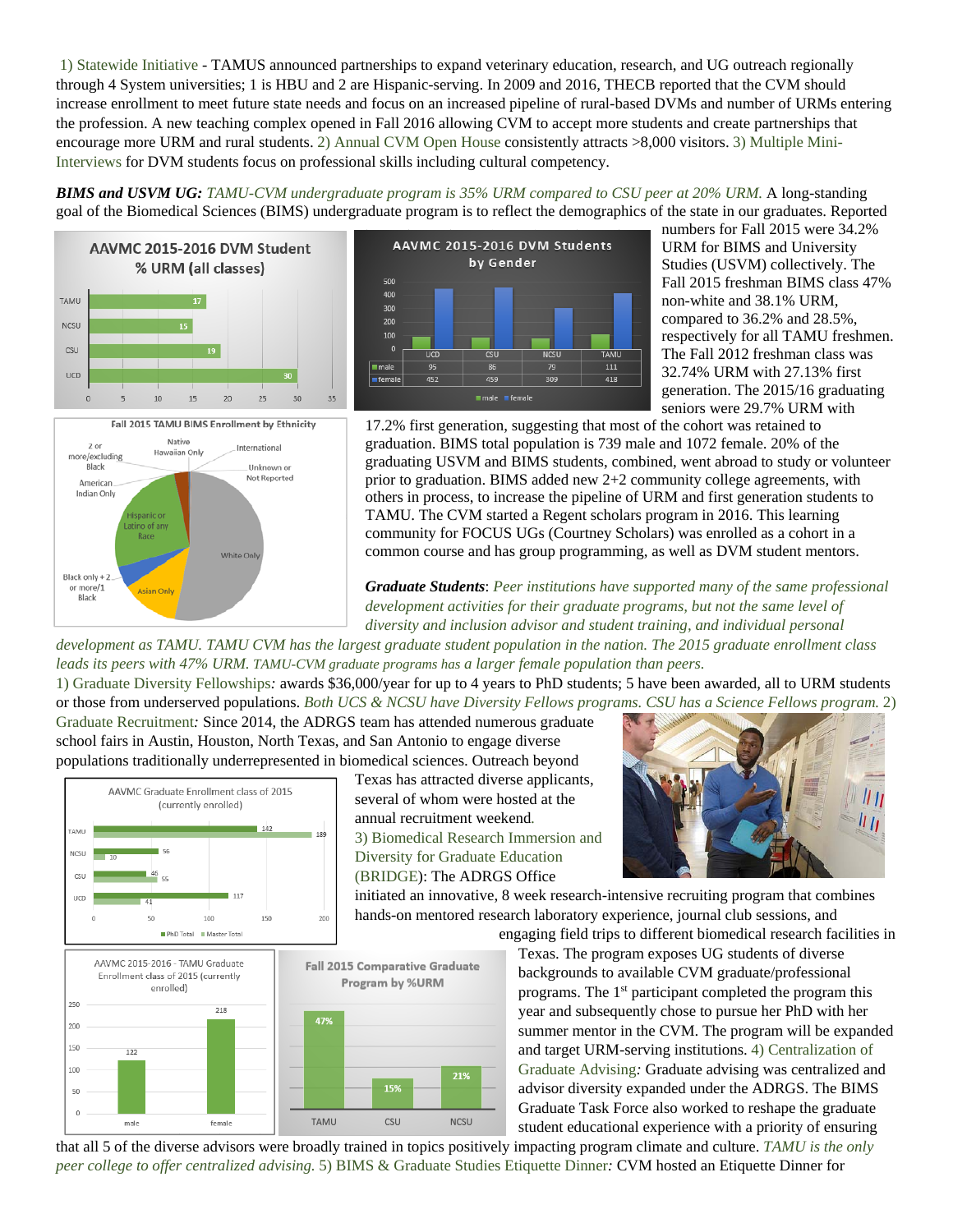approximately 20 graduate (primarily international) students; response was very positive and many pointed out that etiquette rules vary significantly from culture to culture, so providing an opportunity to practice in a safe environment lead to greater confidence at professional meetings. 6) Graduate & PhD enhanced student experiences: CVM hosted a 3-day intensive scientific writing workshop and a 3-day grant-writing training that were facilitated by Bioscience Writer, LLC in Houston. Thirty-five graduate students, postdoctoral scholars, residents, and new faculty members participated in each of these events. CVM also hosted a 2-day manuscript development workshop, in which professional editors worked with students and postdocs on draft manuscripts to improve scientific writing skills and prepare manuscripts for submission.

*K-12***:** *Most veterinary schools have some form of K-12 outreach, but often with a different emphasis and delivery. None are as broadly reaching as TAMU's PEER program.* CVM hosts the PEER program (Partnership for Environmental Education and Rural Health), outreach for sciences and veterinary medical education to K-12 students. Interest in STEM careers is stimulated through videoconferencing, webcasts, and presentations by students, scientists, and veterinarians. Four recent presentations have reached 13,790 students and teachers in 18 states and two other countries. Last year, there were 50,323 downloads of curricular materials to 187,118 students (52%URM).

**Retention**- Examine how peer institutions' strategies and unit strategies retain diversity in students, faculty and staff. How do peer institutions compare to what your unit is doing? In light of peer comparison findings, are there any plans to modify current or add new unit level strategies? Why or why not?

For faculty and staff, equity and climate remains focus areas for TAMU-CVM. The retention focus in the DVM program has been mitigating student debt, creating a positive climate, and placing emphasis on physical and mental wellness support. Once recruited, attrition is low and job placement is high. By 3 months after graduation, nearly 100% of DVM students were employed (80% got 1st choice for employment).

*Student Debt/Financial Support: Two of our peers (CSU, UCD) have comparable financial support and even greater literary training.. During the past year, DVM students* benefited from almost \$1.7 million in scholarships with 81.6% of students receiving financial support. Some scholarships have diversity criteria including gender, LGBTQ+ status, parenthood, second career, and economically or educationally disadvantaged backgrounds. CVM has the lowest debt to income ratio in the nation and student debt at graduation and is  $2<sup>nd</sup>$  lowest of all U.S. schools (1 of only  $2 < $100,000$ ), while being ranked in 2015 as #6 in the world and #3 in the nation in quality. A dedicated financial aid officer is available to work with each student on their scholarship application, tuition, and financial aid needs. Financial support and literacy efforts are ongoing.



*TAMU CVM Staff Survey***:** The 2016 report showed CVM staff scored high for 'Overall Job Satisfaction' scoring in a range with a low 'turnover intent'. Highest reported turnover intent came from young males. Job satisfaction was slightly higher among females. Overall job satisfaction scored higher for non-whites over whites. All ages scored above average, but those over 40 years of age scored highest in overall job satisfaction and work engagement.

## *Mentoring: Most peer colleges have some form of mentorship program. CSU has the most extensive formal program for both students and faculty. TAMU-CVM mentorship structure is growing.*

1) A faculty member mentors African American students at TAMU interested in veterinary medicine; engaged the TAMU Carter G. Woodson Black Awareness Committee to help identify students; 2) Faculty mentoring implemented as a formal program in VSCS department in 2015. CVM is discussing expanding this program across the college. 3) DVM first year students are assigned a formal mentoring group to help transition into the program with each group having 2-3 faculty mentors who meet with students regularly throughout the year; 4) Food Animal mentoring group for students interested in rural and food animal careers starting as 1VMs; 5) Executive coaching is supported for administrators*.* 

*Wellness***:** *All peers have dedicated CVM counselors, UCD has multiple 'vetmed counselors'. Peer colleges have a form of Broad Spectrum or LGBTQ+ student group. UCD has an extensive wellness initiative with monthly/bimonthly programming. CSU embeds wellness into their curriculum. TAMU is focused on curricular integration, mental health support, and innovative programming.*  1) DVM BALANCE: wellness program focusing on the mental and physical health of veterinary students; 2) Structural changes to reduce student stress. Steps taken to help students organize time appropriately and manage stress including defined testing days that help students predict and manage their study needs; 3) CVM has a full-time student counseling service; 4) OPR Training totaling 213 faculty, staff, and CVM students (UG, graduate & professional) including 80 2VM students; 5) email sent to CVM about "what to do in a mental health crisis"; 6) Teaching Hospital hosted a wellness topic at their normal safety meeting; 7) CVM offered wellness initiatives for employees and students including yoga classes and "CVM Cookies & Coloring"; 8) 2 DVM student groups dedicated to diversity (Broad Spectrum & VOICE) sponsored events including speakers in AA History Month, competence with blind clients, Dia de los Muertos celebration, support for special needs equestrian organization, tie dye event, and a food drive. 9) Faculty and DVM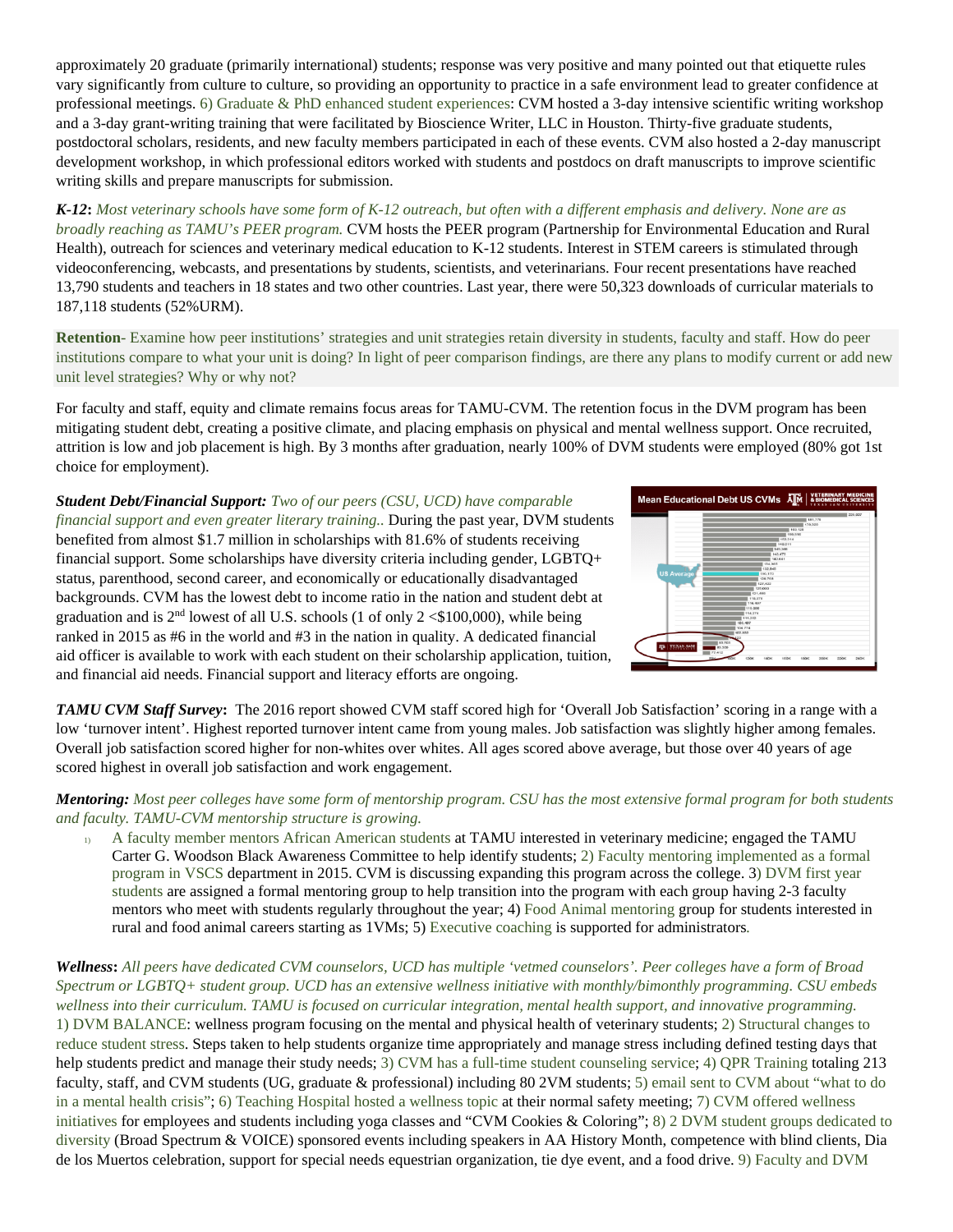students participated in "It's OK" national video addressing stigma surrounding mental health in the profession; 10) Recent AVMA COE accreditation site team commended CVM on positive, inclusive work and learning environment.

## *Curriculum: TAMU leads peers in required curricular content related to diversity*.

1) Revised curriculum added new graduate outcomes related to diversity & cultural competency. 2) Applying effective communication skills across differences continues to be emphasized. Feedback from employers regarding graduate competency in client communication across all demographics has been overwhelmingly positive. 3) A session on cultural competency is included in a core 2VM class; a cultural competency scenario has been used in the interview process for the past 5 years; cultural competencies are discussed as professional behaviors during Orientation and included in the Professional Student Handbook; rotations at the Houston SPCA and TDCJ expose students to a breadth of individuals and these differences are discussed in context; due to VMTH caseload and clientele, students are exposed to large numbers of clients with a variety of attributes during 4VM rotations.

*Support of Diverse Attributes:* Additional unisex restrooms & lactation rooms were added and numerous attributes were addressed in the new teaching building. CVM is securing a dedicated biomedical sign language translator through the TAMU Disability Services



Office; Wheelchair accessible labs and special rotation needs have been addressed; CVM faculty advises Texas A&M Aggie Guide-Dogs (AGS) group; Dean wrote personal notes to aspiring veterinary students who experienced discrimination during a main campus tour and sent message emphasizing civility to college after election. Spouses and partners were invited to a portion of the 1VM Orientation.

**Climate**- Examine how your peer institutions are working to create and maintain an inclusive and healthy working and learning environment for students, faculty and staff. How do peer institutions compare to what your unit is doing? In light of peer comparison findings, are there any plans to modify current or add new unit level strategies? Why or why not?

In creating a welcoming and inclusive environment, the focus has been on wellness, stress management, professional behaviors, and providing opportunities for advancement and education.

*TAMU CVM Staff Survey***:** The 2016 report showed CVM scored higher than the TAMU mean on 'stressful environment'. When looking at survey responses by area job category, stressful workload scored highest at the Exec/Admin/Mgmt. and Prof. Non-Faculty levels. Improved communication was a theme in the survey and must be addressed. CVM scored slightly lower than TAMU mean on 'understanding how my role contributes' and 'understanding the vision and direction for my department'. CVM scored slightly higher than TAMU mean on 'experienced incivility' with 'interrupted or spoke over you' and 'talked about you behind your back' being the most dominate. Only 11% reported ever receiving demeaning or derogatory remarks in the workplace, and while this may seem low statistically, CVM intends to address every instance of incivility in the workplace. CVM has a higher than TAMU mean average in inclusive, engaging, and respectful behavior.

*Accreditation Recommendations***:** The team was very impressed with the positive and inclusive work and learning environment, but noted that DVM students sometimes wait up to 2 weeks for a counseling appointment. Small numbers of appointments are reserved each week for emergencies and 1<sup>st</sup> time visits, but demand is still exceeded. Group sessions and limiting the number of cumulative appointments for chronic conditions was piloted; data will be re-assessed at the end of the semester and appropriate recommendations made regarding adequacy of service. Student comfort with seeking appropriate support has increased over the past 2 years.

*Opportunities*: 1) Aggie Allies include staff, faculty and students at TAMU who display an Ally placard outside their office. There are

64 total Aggie Allies (Staff/Faculty/Administrators) and 9 signs are displayed in the Dean's office. 2) Since 2014, CVM sponsored 93 staff, faculty, and administrators to attend a 40-hour Basic Mediation Course providing individuals with a common conflict language. Two advanced mediation re-boots were provided to prior participants in 2016. 3) Many CVM employees have taken advantage of trainings in diversity, climate, inclusion, and wellness topics offered on campus. 4) Study abroad, 134 total UG students participated in either a course or independent study through the CVM study abroad office in 2016. 5) CVM included staff in the annual CVM retirement brunch.

**CVM** Totals **QPR** Suicide Prevention: 213 Aggie Allies: 64 CVM Certified Mediators: 93 Study Abroad/International: 134

*Diversity Service Events***:** CVM led by example through events such as: CVM exhibit at the Houston Livestock Show & Rodeo, CVM Heifer international benefit banquet raised over \$10,000, and Bridges Teaching Academy lecture on Cultural Competency in Veterinary Medicine, and sponsorship and participation in TAMU Hispanic Network Summit. Many activities for students and staff were supported financially, such as a student diversity symposium and Broad Spectrum national meeting, study abroad, other culturally significant events (e.g. OPAS Postsecrets, Broad Spectrum Show Your Colors tie-dye event), staff appreciation week, staff and student enrollment enrolled in Diversity Certificate Program. The CVM's Council for Diversity and Professionalism (CDP), a college-wide group that includes 2 DVM students elected from each class, UG and graduate students, staff, faculty, administration, and representatives from traditionally marginalized groups, work to promote an inclusive, respectful, and welcoming environment in the CVM by encouraging open dialogue about diversity and professionalism. The Council provides a support network of individuals